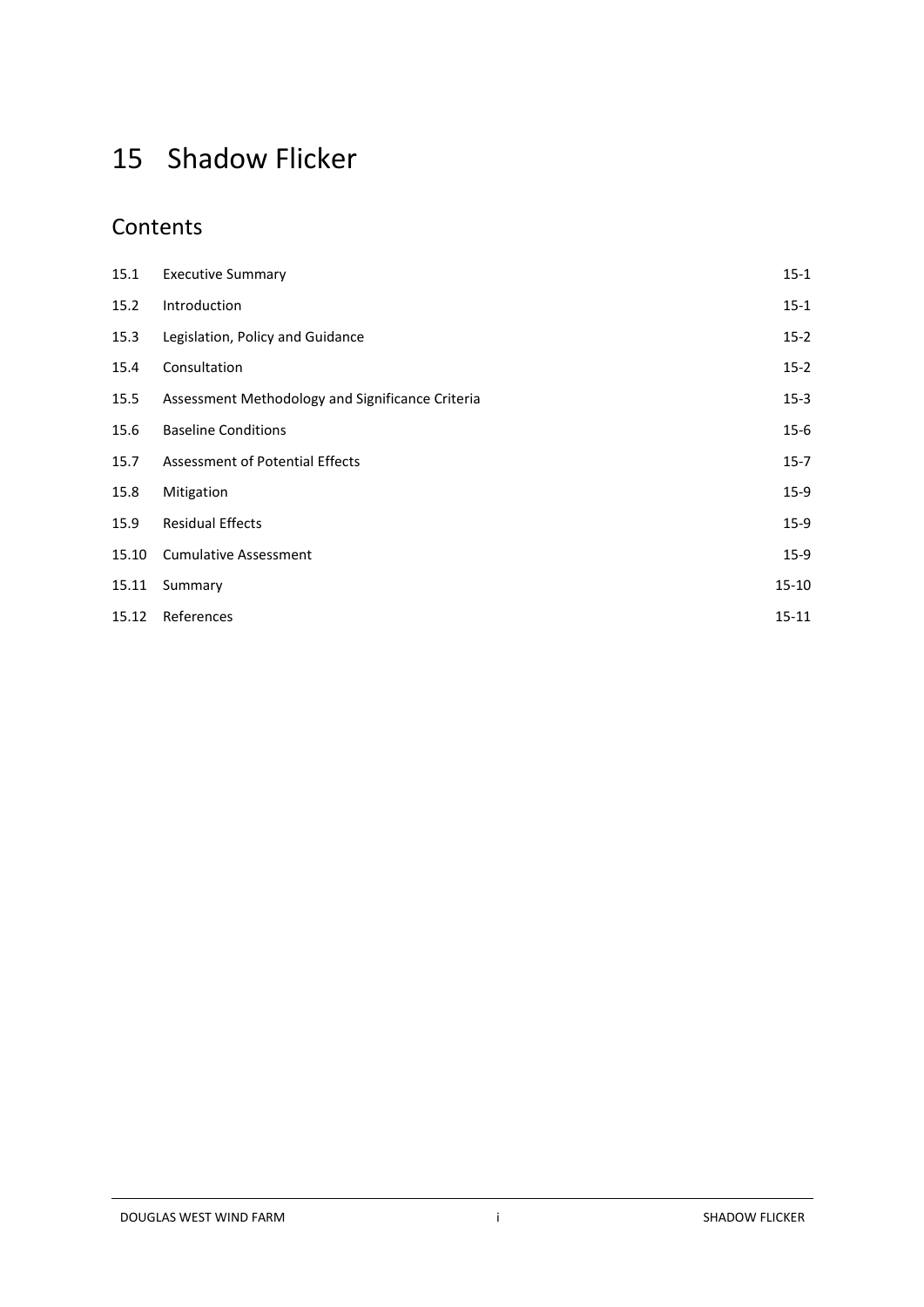This page is intentionally blank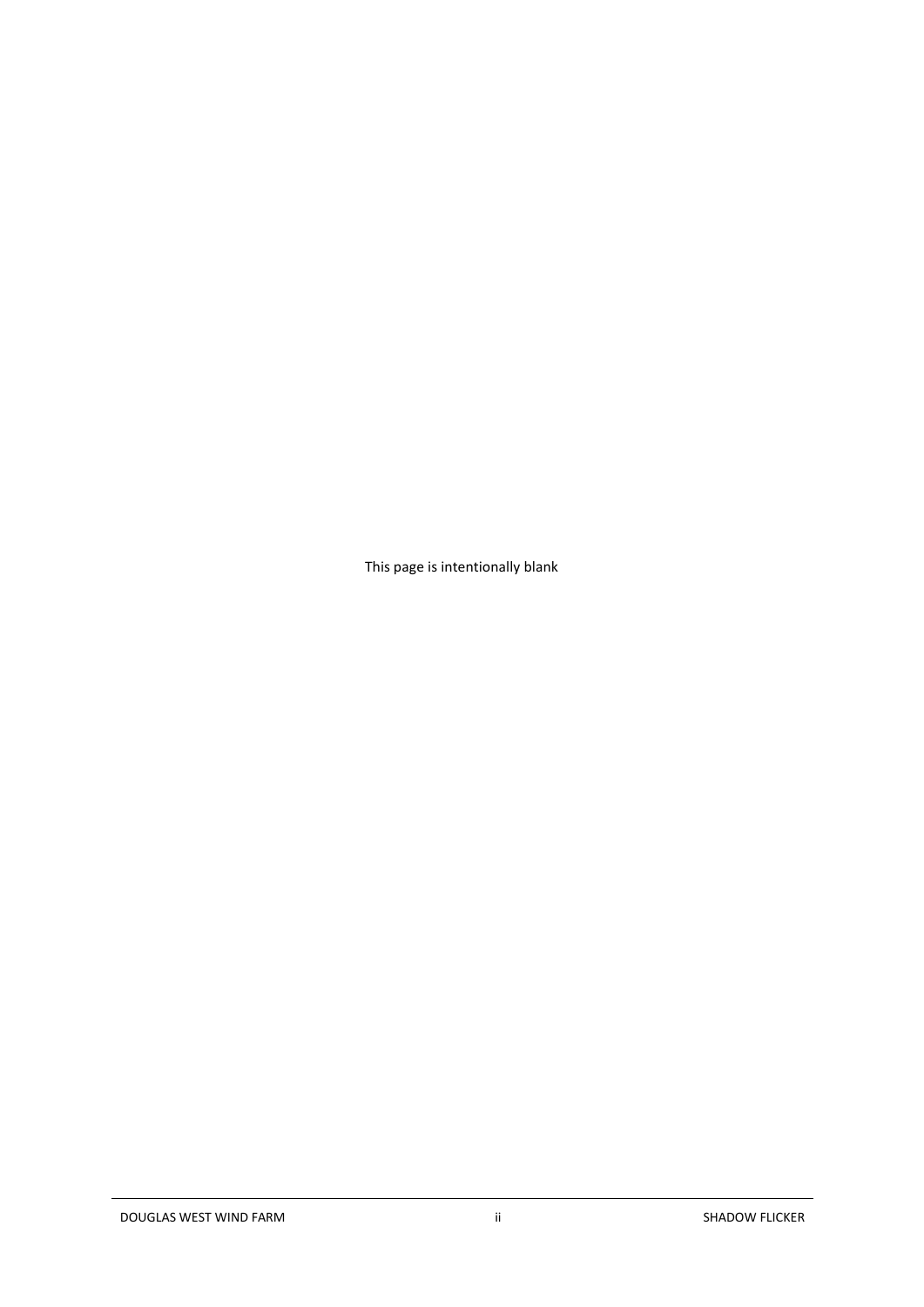# 15 Shadow Flicker

## <span id="page-2-0"></span>15.1 Executive Summary

- 15.1.1 The shadow flicker assessment follows the same methodology outlined and undertaken for the Consented Development. The study area, of 10 rotor diameters and 130 degrees either side of north from each proposed turbine location, was revised to account for the increase in rotor diameter of the Revised Development. The increase in study area resulted in an additional of 3 residential receptors being included within the assessment.
- 15.1.2 The conclusions to the shadow flicker assessment below are the same for the Revised Development as those reached for the Consented Development. It is anticipated that there will be no significant residual shadow flicker effects on nearby residential properties as a result of the operation of the Revised Development.

### <span id="page-2-1"></span>15.2 Introduction

- 15.2.1 This chapter describes and assesses potential shadow flicker effects resulting from the Revised Development on neighbouring residential and commercial receptors. This chapter (and its associated figures and appendices) is not intended to be read as a standalone assessment and reference should be made to the description of the Revised Development in Chapter 3.
- 15.2.2 Shadow flicker occurs when, *"[In] certain combinations of geographical position, time of day and time of year, the sun may pass behind the rotor and cast a shadow over neighbouring properties. When the blades rotate, the shadow flicks on and off; the effect is known as "shadow flicker". It occurs only within buildings where the flicker appears through a narrow window opening"* (Scottish Government, 2014, Onshore Wind Turbines).
- 15.2.3 Any receptors which may potentially be affected have been identified and the risk of shadow flicker calculated.
- 15.2.4 The magnitude of shadow flicker effects varies both spatially and temporally, and depends on a number of environmental conditions coinciding at a particular point in time, which include:
	- $\blacksquare$  time of day and year;
	- **•** wind direction;
	- height of wind turbine and blade length;
	- **prosition of the sun in the sky:**
	- **•** weather conditions;
	- **Phonoportion of daylight hours in which the turbines operate;**
	- type and frequency of use of the affected space; and
	- distance and direction of the wind turbine from the receptor.
- 15.2.5 The flickering effect caused by shadow flicker also has the potential to induce epileptic seizures in patients with photosensitive epilepsy. The National Society for Epilepsy (NSE) advises that around 1 in 131 people have epilepsy and up to 5 % of these have photosensitive epilepsy (NSE, 2011). The common rate or frequency at which photosensitive epilepsy might be triggered is between 3 and 30 hertz (Hz, flashes per second). Large commercial turbines rotate at low speeds resulting less than 3 flashes per second and are therefore unlikely to cause epileptic seizures (Harding *et al*., 2008: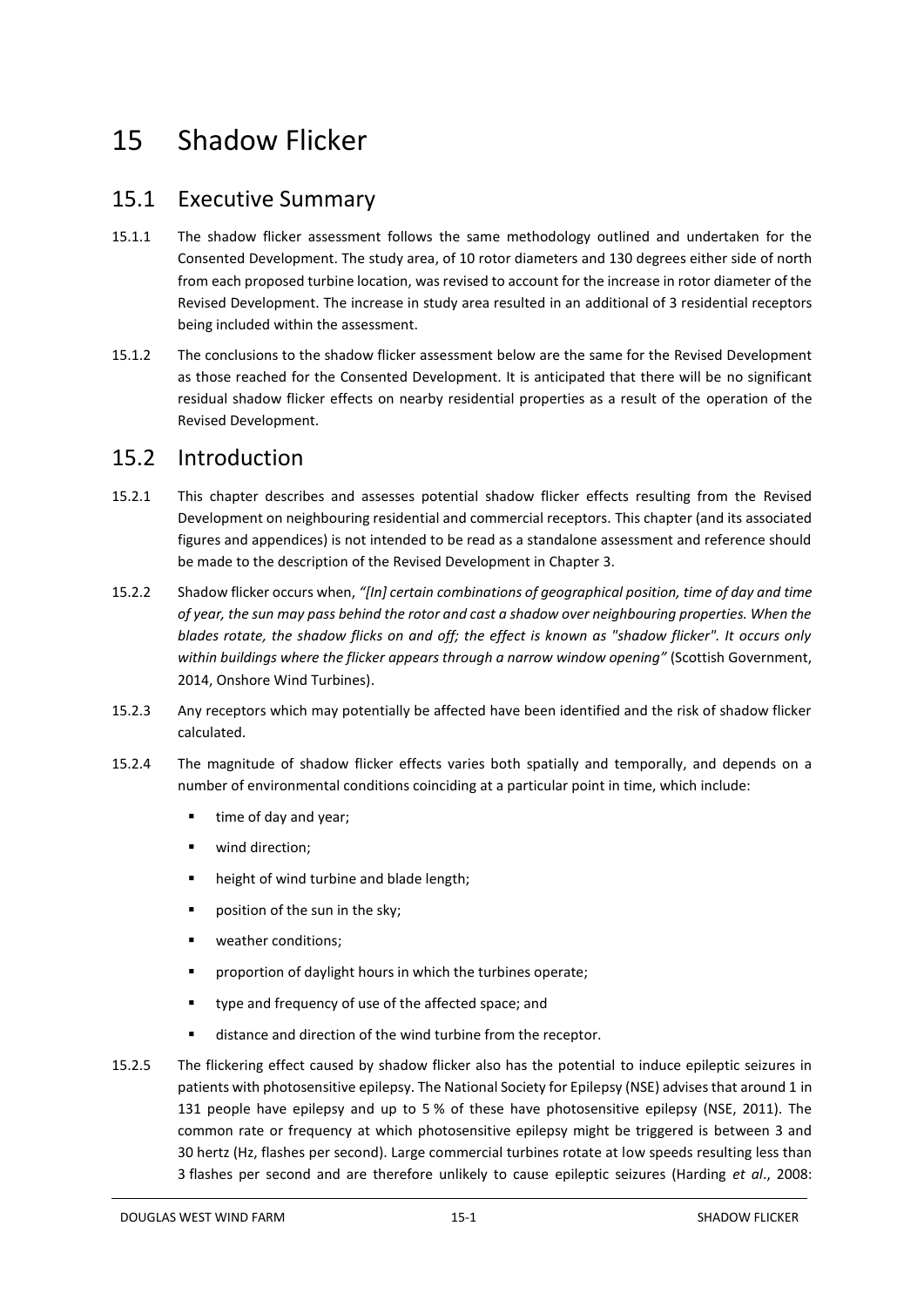Smedley *et al*., 2010). Therefore, there are not considered to be any health effects associated with the Revised Development and this assessment will address the effects of shadow flicker related to local amenity.

- 15.2.6 Turbines can also cause flashes of reflected light, which can be visible for some distance. It is possible to ameliorate the flashing but it is not possible to eliminate it. Careful choice of blade colour and surface finish can help reduce the effect and all modern turbine manufacturers use light grey semimatt finishes to reduce this effect.
- 15.2.7 A wind development of more than one turbine can also result in more than one turbine affecting a specific receptor at any time, potentially increasing the overall shadow flicker intensity or frequency. This potential effect has been taken into account within this assessment as well as the cumulative effect with other operational wind farms in the local area.

# <span id="page-3-0"></span>15.3 Legislation, Policy and Guidance

### *Legislation*

15.3.1 There is no applicable legislation to this assessment.

### *Policy*

- 15.3.2 Chapter 5 of the ES sets out the planning policy framework that is relevant to the EIA. The policies set out include those from the adopted Strategic Development Plan and Local Development Plan (LDP) that cover South Lanarkshire (2015), those relevant aspects of Scottish Planning Policy (SPP), National Planning Framework 3 (NPF3), Planning Advice Notes and other relevant guidance. Of relevance to the shadow flicker assessment presented within this chapter, regard has been had to the following policies:
	- LDP Policy 19 Renewable Energy; and
	- Paragraph 169 of SPP.
- 15.3.3 SLC Supplementary Guidance 10 on Renewable Energy (2015) sets out policies and other advice in support of wind developments in South Lanarkshire. Paragraph 6.76 (Development Management Considerations) states that the potential effects from shadow flicker on nearby dwellings within 10 rotor diameters should be assessed within the Environmental Statement (ES). Part 10c of the assessment checklist (Table7.1) also states that "*where turbines are within 10 rotor diameters of a residential property an assessment should be undertaken … to assess the potential effect due to shadow flicker*".

### *Guidance*

- 15.3.4 The Update of UK Shadow Flicker Evidence Base (DECC, 2011) reviews international legislation relating to the assessment of shadow flicker for wind turbine development and concludes that the area within 130 degrees either side of north from the turbine, and out to 10 rotor diameters, is considered acceptable for shadow flicker assessment.
- 15.3.5 This assessment also takes into consideration the Scottish Government Online Renewables Planning Advice: Onshore Wind Turbines (Scottish Government, 2014).

# <span id="page-3-1"></span>15.4 Consultation

15.4.1 The intent to undertake a shadow flicker assessment for this project was originally outlined to SLC in March 2012 as part of a request for a scoping opinion. The SLC Scoping Opinion (refer to Appendix 4.1) requested that the ES *"should include an assessment of the potential of the proposal... to cause*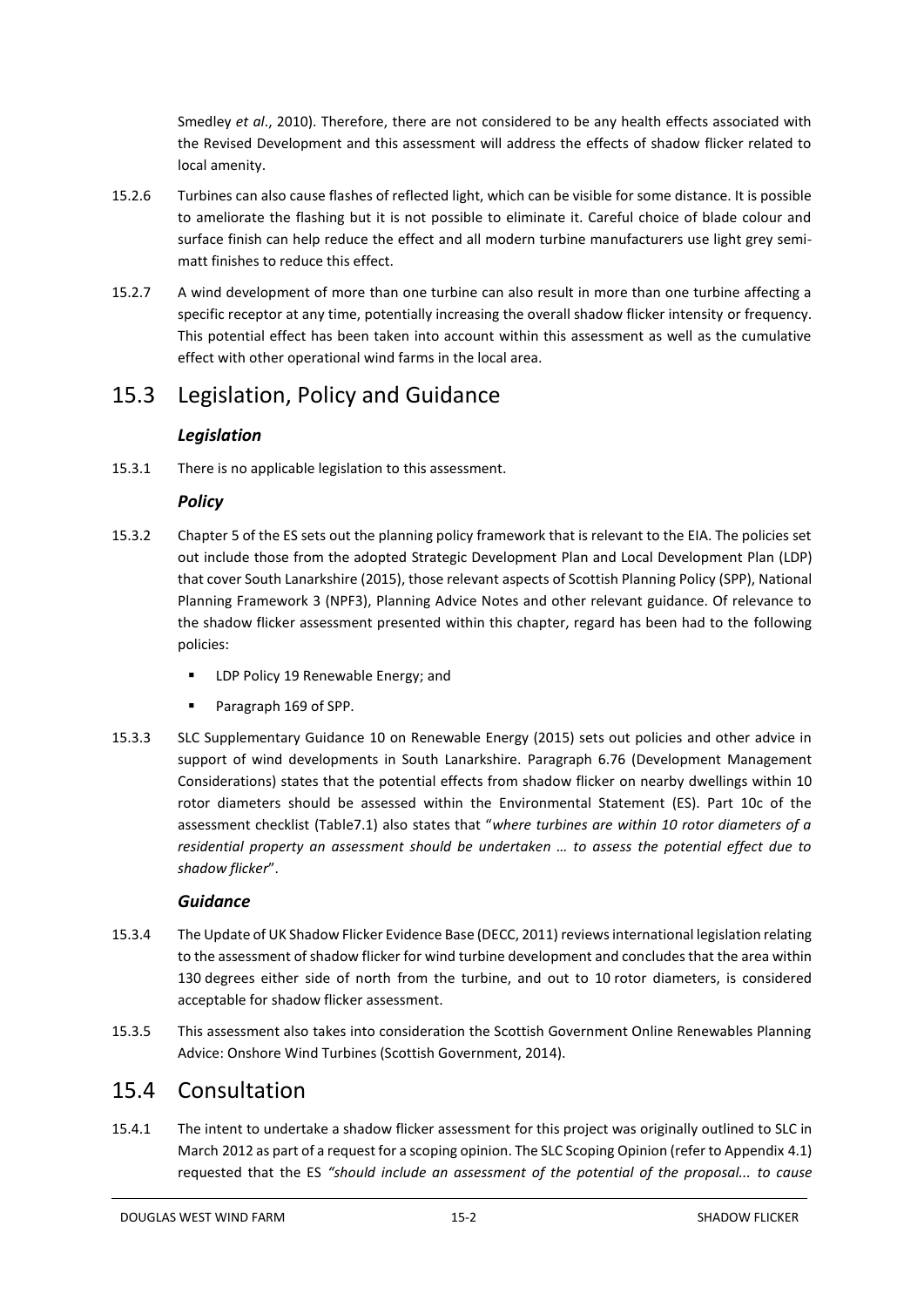*shadow flicker"*, taking cognisance of the Update of UK Shadow Flicker Evidence Base (DECC, 2011). It also states that where *"the assessment identifies property being affected by shadow flicker then the assessment shall include measures to mitigate this"*.

- 15.4.2 The SLC Environmental Health Officer (EHO) was re-consulted in July 2015 to confirm the proposed shadow flicker assessment methodology (refer to Appendix 4.2). The EHO was consulted again in 03 July 2017 and responded, email dated 28 July 2017, to confirm the proposed approach and methodology and noted that a shadow flicker protocol would need to be submitted to SLC, and approved, prior to the operation of the Revised Development.
- 15.4.3 Given that there are existing residential properties identified within the study area (refer to Section 15.5 below) that could potentially be affected by shadow flicker from the Revised Development, a shadow flicker assessment was carried out as part of the EIA process to assess the likely impacts.

# <span id="page-4-0"></span>15.5 Assessment Methodology and Significance Criteria

### *Consultation*

15.5.1 Following a design freeze in June 2017 of the final 13 turbine locations, the SLC EHO was contacted to confirm the proposed methodology and requirement to undertake a shadow flicker assessment in respect to the Revised Development (refer to Section 15.4).

### *Study Area*

15.5.2 The shadow flicker assessment has been carried out for the proposed 13 turbines at the locations identified in Chapter 3. As no specific turbine model has been identified by the Applicant, this assessment has chosen the worst-case scenario model, largest rotor diameter, from a short list of candidate turbines that could be installed at the site. Dimensions of the chosen model used for the purposes of the shadow flicker assessment can be found in Table 15.1.

**Table 15.1 - Details of the Turbine Model Used for the Shadow Flicker Assessment (Gamesa 132- 3.3MW)**

| Hub height     | 83.9 <sub>m</sub> |
|----------------|-------------------|
| Rotor diameter | 132 m             |
| Swept Area     | 13,685 $m2$       |

15.5.3 The study area within which receptors could potentially be affected by shadow flicker has been set at a distance of 10 rotor diameters from each turbine and 130 degrees either side of north (relative to each turbine), as noted within Update of UK Shadow Flicker Evidence Base report (DECC, 2011) and agreed with the EHO (Appendix 4.3). In this assessment, the study area extends to 1.32 km from each turbine location. Figure 15.1 shows the extent of this area and those receptors that could potentially be affected by shadow flicker.

### *Desk Study*

15.5.4 The desk based assessment identified six representative residential receptors within the study area. Table 15.2 summarises the locations of the receptors and the distance from each property/location to the nearest turbine.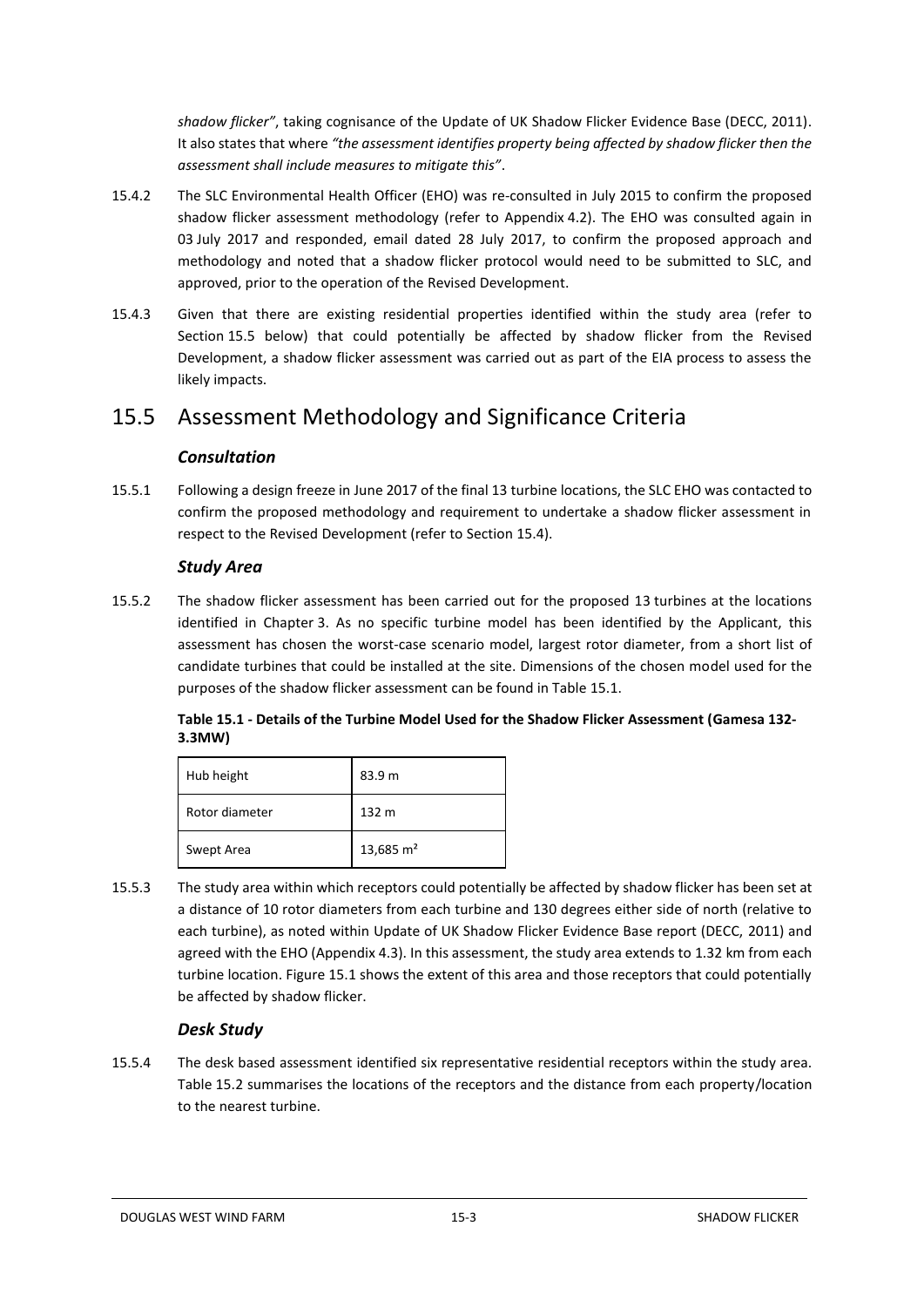| Receptor<br>ID | <b>Address</b>        | <b>Easting</b> | <b>Northing</b> | <b>Elevation</b><br>(m) | <b>Approx. Distance to</b><br><b>Nearest Turbine (km)</b> | <b>Turbine</b>   |
|----------------|-----------------------|----------------|-----------------|-------------------------|-----------------------------------------------------------|------------------|
| $\mathbf 1$    | 8 Middlemuir<br>Road* | 281014         | 634402          | 240.5                   | 1.32                                                      | T <sub>0</sub> 2 |
| $\overline{2}$ | Braehead              | 281196         | 634407          | 253.0                   | 1.32                                                      | T04              |
| 3              | West Toun House*      | 282860         | 633779          | 219.2                   | 1.03                                                      | T06              |
| 4              | Craigend              | 282805         | 633537          | 221.3                   | 0.81                                                      | T06              |
| 5              | Westerhouse           | 282803         | 633471          | 223.1                   | 0.76                                                      | T06              |
| 6              | Gunsgreen*            | 281010         | 633962          | 268.5                   | 0.90                                                      | T <sub>0</sub> 2 |

**Table 15.2 – Receptor Locations**

\* *Representative worst-case shadow receptor at location, in line with noise receptor locations.*

- 15.5.5 The consented Hargreaves Surface Mining Ltd housing development (planning permission in principle), on land at Gunsgreen to the southwest of Coalburn, has also been included within the shadow flicker assessment. Receptor 6 within Table 15.2 provides a representative location on the southern edge of the development for the purposes of the model.
- 15.5.6 Receptors 1 and 2 are located on the southern edge of Coalburn and provide representation locations for Middlemuir Road and Braehead.
- 15.5.7 Receptor 3 provides a representative point for the potential effects of shadow flicker from the Revised Development for the three dwellings at the location (refer to Appendix 6.4 Residential Visual Amenity Assessment).
- 15.5.8 It is noted that 3R Energy has recently been granted planning permission in principle (Planning Reference: CL/17/0157) for a phased industrial development within the eastern extent of the site (refer to Figure 3.2), in addition to the now operational wood gas combined heat and power (CHP) plant (Planning Reference: CL/16/0157). The development will comprise a mix of Class 4 (Business), 5 (General Industrial) and 6 (Storage or Distribution) uses including associated landscaping, service facilities, SUDS/drainage features, internal roadways, infrastructure, parking and other ancillary works. The development does not include for any residential land use and has therefore not been included within the shadow flicker assessment, in accordance with SLC Supplementary Guidance 10 on Renewable Energy (2015).

### *Assessment of Potential Effect Significance*

- 15.5.9 There is no UK statutory guidance relating to the acceptable levels of shadow flicker. The DECC 2011 report identifies best practice guidelines across Europe and this assessment will adopt the generally accepted quantitative guidance which adopts the maximum limits of 30 hours per year or 30 minutes on the worst affect day.
- 15.5.10 Within this assessment the sensitivity of the receptors is assumed to be high in all cases.

#### *Assessment Modelling*

15.5.11 In assessing the effect of shadow flicker, the commercial software model WindPro 3.1.617 was used to calculate the expected number of hours shadow flicker that could occur at each receptor. The model takes into account the movement of the sun relative to the time of day and time of year, and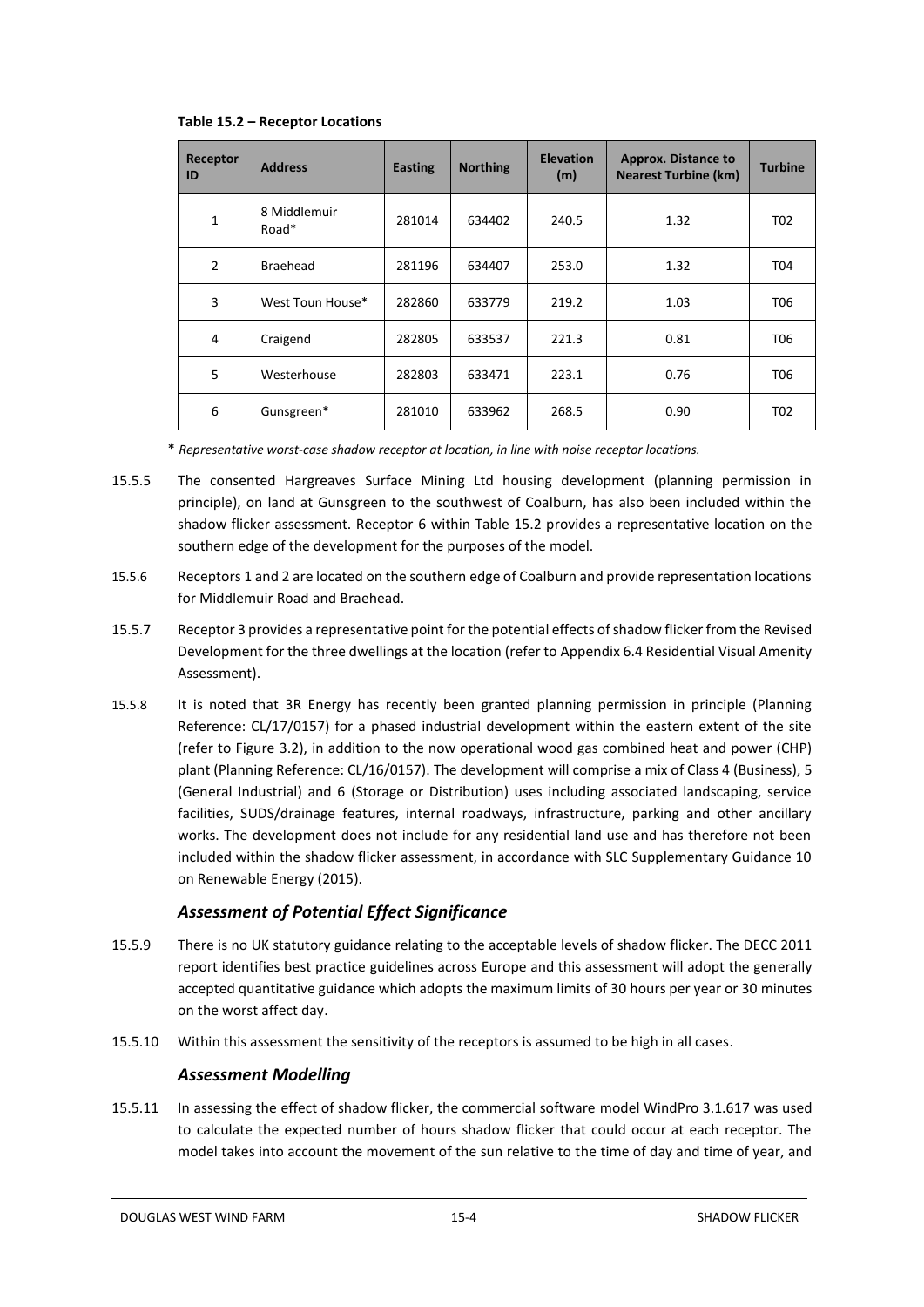predicts the time and duration of expected shadow flicker at a window of an affected receptor. The input parameters used in the model are as follows:

- the turbine locations;
- the turbine dimensions;
- the location of the receptors to be assessed; and
- the size of windows on each receptor and the direction that the windows face.
- 15.5.12 The WindPro model is based upon a Zone of Theoretical Visibility (ZTV) analysis, which in this case was based upon a Digital Terrain Model (DTM) of 5 m resolution.
- 15.5.13 Calculations were undertaken for predicted shadow hours at each of the receptors for two scenarios: a theoretical (worst-case) and a realistic scenario. For the worst-case scenario, the following assumptions were made:
	- all receptors have a 1 m x 1 m window facing directly towards the turbine;
	- the turbine blades were assumed to be rotating for 365 days per year;
	- there is a clear sky 365 days per year;
	- the turbine blades were assumed to always be positioned towards each receptor;
	- more than 20 % of the sun was covered by the blade; (in practice, at a distance, the blades do not cover the sun but only partly mask it, substantially weakening the shadow);
	- the receptor is occupied at all times; and
	- no screening was present.
- 15.5.14 The effect of shadow flicker was not calculated where the sun lies less than 3 degrees above the horizon due to atmospheric diffusion, low radiation (intensity of the sun's rays is reduced) and high probability of natural screening. It is generally accepted that below 3 degrees shadow flicker is unlikely to occur to any significant extent (Nordhein-Westfalen, 2002).
- 15.5.15 These assumptions result in a highly conservative assessment for the following reasons:
	- in reality, many of the houses within the study area may not directly face the turbines;
	- the turbine blades will not turn for 365 days of the year and will turn to face into the direction of the wind, in order to maximise the energy generating potential from the wind;
	- $\blacksquare$  it is unlikely that there will be clear skies 365 days a year;
	- receptors may not be occupied at the time that the shadow flicker impact is experienced; and
	- screening, such as vegetation or curtains between the window and the turbine is not accounted for within the DTM and model, and will prevent any shadows from being cast onto the window and therefore prevent any flickering effect.
- 15.5.16 In addition, the distance between the turbine and a window has an impact on the intensity of any shadow flicker that is experienced. The study area has been set at 10 rotor diameters as the effects of shadow flicker are shown to be greatly reduced outside this distance.
- 15.5.17 The assessment carried out is limited to the effects of shadows within buildings. Moving shadows will also be apparent out of doors; however, these do not result in flicker in the same manner or to the same extent, as the light entering windows. Therefore, shadow flicker effects outdoors have been scoped out of further assessment.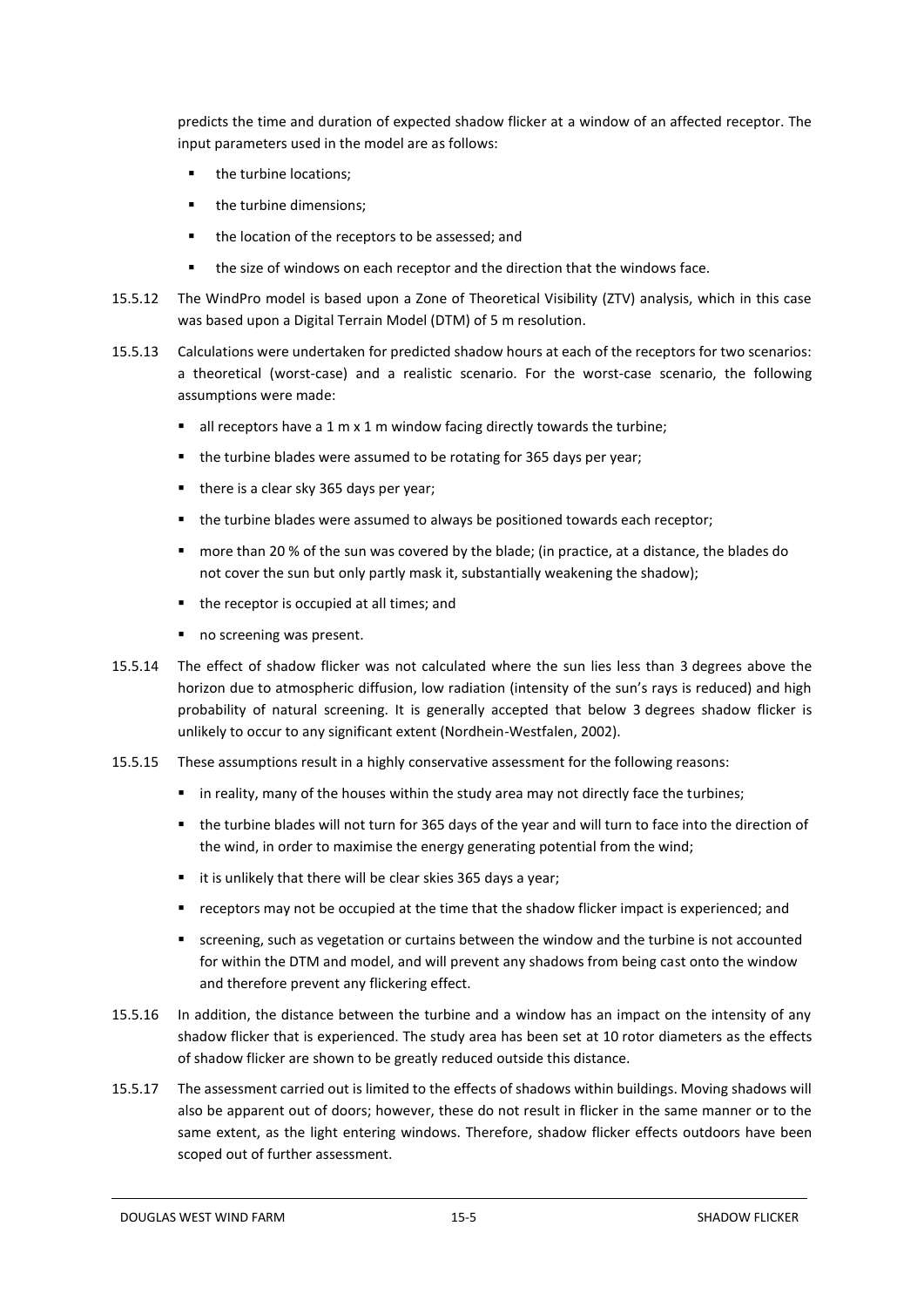#### **Theoretical Scenario**

15.5.18 The modelling results for the theoretical scenario are typically considered to be a worst-case estimation of the actual impacts experienced, and use the assumptions listed in paragraph 15.5.13.

#### **Realistic Scenario**

- 15.5.19 In actuality, for much of the year weather conditions will be such that shadows will not be cast, or will be weak and would therefore not give rise to shadow flicker effects. WindPro calculations most likely overestimate the duration of effects as outlined above. Other factors such as the potential for screening by vegetation or structures will also reduce or prevent flicker incidence in practice. To create a more realistic scenario for the potential impact of shadow flicker on receptors, it was necessary to identify the expected meteorological conditions at the site and take into account any significant shielding of receptors by buildings and vegetation between the receptors and the turbines.
- 15.5.20 In order to estimate the impact of cloud cover, information available from the Met Office (2017) was used to consider the likelihood of sunshine at different times of the year, and therefore allow calculations of the 'expected' values for shadow flicker occurrence. As part of the WindPro calculation it is possible to upload data from the nearest climatic station to the site. In the case of the Revised Development this is the Eskdalemuir Met Office, situated approximately 50 km to the southeast (summarised data from the Met office website can be found in Appendix 15.1, Table A15.1).
- 15.5.21 Given the largely dynamic status of woodland over the life time of the Revised Development and between seasons, no vegetative screening was incorporated into the model. However, it is noted that there is mature woodland between the proposed turbines and Receptors 4 and 5 (refer to Figure 15.1) which is not commercial crop and likely to reduce any potential effects identified by the model.
- 15.5.22 The realistic scenario represents a long-term average as it is based on long-term historic metrological data. The variation between individual years can be significant and may lead to future observations differing from the predicted results.
- 15.5.23 A single 16 degree sector was calculated for 7,446 hours of wind (assumes the Revised Development is operational for 85% of the year) based on meteorological mast data from the Revised Development site (refer to Appendix 15.1, Table A15.2). The WindPro model also employs a slightly simplistic assumption that sunshine probability and turbine operational probability are independent parameters. The model is therefore expected to yield conservative results; as bright and sunny weather conditions and low wind speeds generally tend to show some degree of correlation.

#### *Limitations to Assessment*

- 15.5.24 All assumptions made by the WindPro 3.0 are outlined within Section 15.5.
- 15.5.25 Given the absence of UK guidance towards shadow flicker, the assessment has adopted the generally accepted industry practised maximum figure of 30 hours per year or 30 minutes per day for permanent dwellings and commercial properties within 10 rotor diameters of the proposed turbines.
- 15.5.26 The realistic scenario results represent a long-term average as they are based on long-term historic metrological data (88 years, from 1929 to 2016). The variation between individual years can be significant and may lead to future observations differing from the predicted results.

# <span id="page-7-0"></span>15.6 Baseline Conditions

15.6.1 As per the methodology undertaken for the 2015 Application and agreed with the EHO no site visit was undertaken. Six receptors have been identified within the study area with the potential to experience shadow flicker and they are located to the north (receptors 1, 2, and 6) and northeast (receptors 3, 4 and 5) of the Revised Development.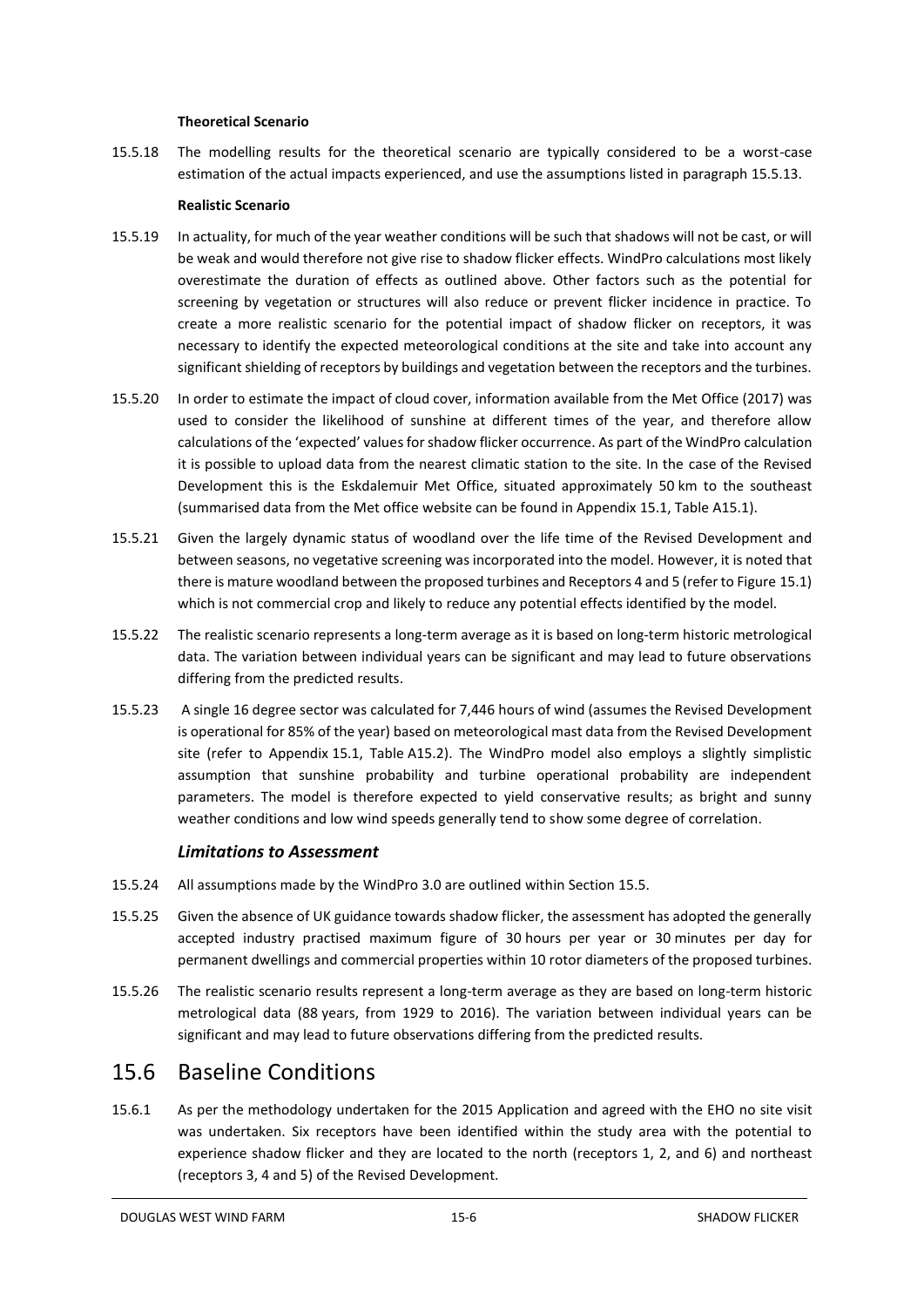- 15.6.2 The properties at receptors 1 and 2 are also predominantly orientated in a south east/north west direction, with the main living space for both properties facing south east or north west, i.e. not directly towards the Revised Development.
- 15.6.3 Small areas of woodland are located between the receptors 3, 4 and 5 and the proposed turbine locations which act as a visual screen. The woodland is mature and not a commercial crop, it is made up of a mix of species including Scots Pine and broadleaved trees. The properties are also predominantly orientated in a south east/north west direction, with the main living space for both properties facing east, west or north i.e. not directly towards the Revised Development.
- 15.6.4 No information on the layout and orientation of the proposed houses within the consented Gunsgreen development (receptor 6) is available.
- 15.6.5 For the purposes of the assessment it is assumed that all properties face onto the Revised Development and no local screening (vegetation and blinds/curtains) are considered.
- 15.6.6 Within this assessment the sensitivity of the receptors is assumed to be high in all cases.

# <span id="page-8-0"></span>15.7 Assessment of Potential Effects

#### *Construction*

- 15.7.1 No shadow flicker will occur during construction of the Revised Development.
- 15.7.2 Given that any occurrence of shadow flicker during the short commissioning period would replicate itself during operation of the Revised Development, albeit more frequently, it is considered appropriate to consider the commissioning activities as part of the operational stage of the Revised Development.

#### *Operation*

#### **Theoretical Modelling of Shadow Flicker Occurrence**

15.7.3 The modelling results presented below represent the theoretical worst-case scenario discussed in Section 15.5. The results of the modelling are shown in Table 15.3. The theoretical duration of shadow flicker calculated is indicated to be significant at receptors 3, 4, 5, and 6 (highlighted in Table 15.3).

**Table 15.3 – Worst-Case Scenario Shadow Flicker Occurrence at each Receptor (hrs/yr)**

| <b>Receptor ID</b> | <b>Address</b>    | <b>Shadow Hours per Year</b> | <b>Max Shadow Hours per Day</b> |
|--------------------|-------------------|------------------------------|---------------------------------|
| 1                  | 8 Middlemuir Road | 09:47                        | 00:20                           |
| $\overline{2}$     | Braehead          | 23:18                        | 00:38                           |
| 3                  | West Toun House   | 60:28                        | 00:44                           |
| 4                  | Craigend          | 106:43                       | 01:08                           |
| 5                  | Westerhouse       | 118:30                       | 01:10                           |
| 6                  | Gunsgreen         | 72:47                        | 01:03                           |

15.7.4 Graphs A15.1 to A15.6 within Appendix 15.2 summarise the occurrence of shadow flicker at the receptors and illustrate the times of year and times of day when shadow flicker could theoretically occur. Mitigation measures would therefore be required for certain turbines during specific times of the year.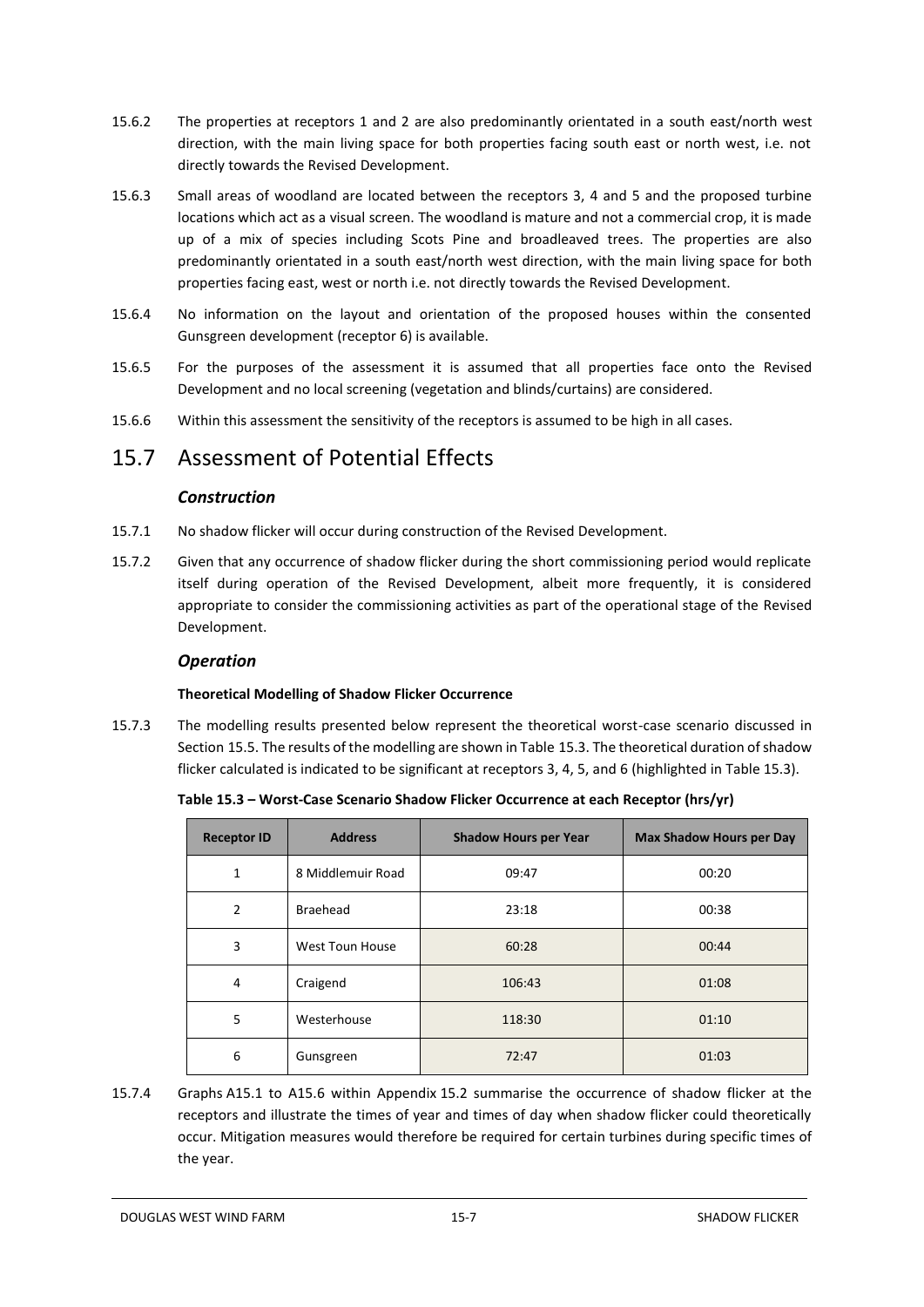15.7.5 However, in reality the duration of shadow flicker at each location is likely to be considerably less than that indicated above for the reasons outlined in Sections 15.5 and 15.6.

#### **Realistic Modelling of Shadow Flicker Occurrence**

15.7.6 The modelling results presented in Table 15.4 represent the realistic scenario discussed in paragraph 15.5.16. The inclusion of indicative wind data and average sunshine hours into the shadow flicker calculations has greatly reduced the potential of shadow flicker occurrence at all of the receptors. The results indicate that all the receptors are likely to experience only limited shadow flicker that are significantly less than 30 hours per year (refer to Figure 15.1).

| <b>Receptor ID</b> | <b>Address</b>         | <b>Shadow Hours per Year</b> | <b>Shadow Hours per Day</b> |
|--------------------|------------------------|------------------------------|-----------------------------|
| 1                  | 8 Middlemuir Road      | 01:26                        | 00:03                       |
| 2                  | <b>Braehead</b>        | 03:03                        | 00:05                       |
| 3                  | <b>West Toun House</b> | 07:51                        | 00:04                       |
| 4                  | Craigend               | 13:59                        | 00:11                       |
| 5                  | Westerhouse            | 15:38                        | 00:11                       |
| 6                  | Gunsgreen              | 08:18                        | 00:06                       |

**Table 15.4 - Realistic Scenario Shadow Flicker Occurrence for each Receptor (hrs/yr)**

- 15.7.7 The results from the model show that all receptors fall well below the recommended limit of 30 hours per year or 30 minutes per day (on the worst affected day).
- 15.7.8 The model still does not take into consideration any local screening from vegetation, blinds or curtains, or true window orientation relative to the turbines. As discussed in Section 15.6 above, many of the receptors are orientated north west/south east, with the main living areas facing an easterly, westerly or northerly direction i.e. not directly towards the Revised Development. There are also small areas of woodland between the Revised Development and receptor locations 3, 4 and 5, which in reality will reduce further the potential time receptors are likely to experience shadow flicker over the course of the year.
- 15.7.9 Graphs A15.1 to A15.6 within Appendix 15.2 show that the expected periods of shadow flicker at the six receptor locations is predicted from October to March, winter months, when there is typically less sunshine due to cloud cover.
- 15.7.10 The results for the realistic scenario show a significant reduction in the potential shadow flicker effects on surrounding receptor locations. The reduction has shown that for all receptors the effect is expected to be of **no significance**.

#### *Decommissioning*

- 15.7.11 No shadow flicker impact can occur post-decommissioning of the Revised Development.
- 15.7.12 Given that any occurrence of shadow flicker during the short decommissioning period would replicate itself during operation of the Revised Development, it is considered appropriate to consider the decommissioning activities as part of the operational stage of the Revised Development.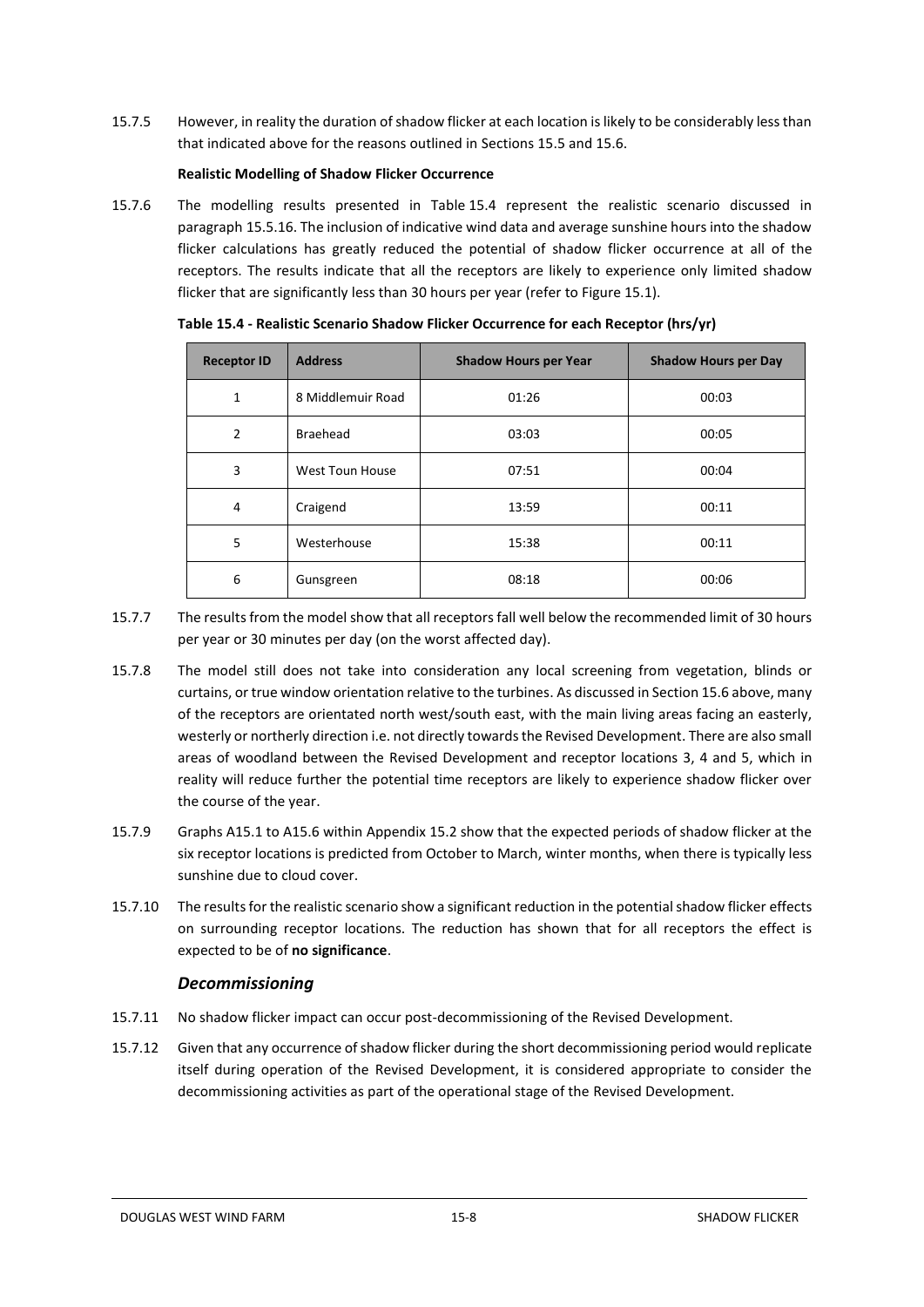# <span id="page-10-0"></span>15.8 Mitigation

#### *Construction*

15.8.1 No mitigation measures are required during the construction phase of the Revised Development.

#### *Operation*

- 15.8.2 Although the realistic scenario takes into consideration expected operational time for the turbines and average sunshine hours for the region, the results are likely to still be conservative due to local vegetation, dwelling orientation and internal screening from blinds, curtains or furniture that are not included in the model. Additionally, while shadow flicker may potentially occur at these locations it is possible that flicker will not be 'experienced' at all locations due to the time of day during which it may potentially occur.
- 15.8.3 Nevertheless, there are a number of forms of mitigation available to developers to mitigate the effects of shadow flicker further, with one of the most effective means being selective automatic turbine shutdown during certain times of year and during certain weather conditions. This level of mitigation is, however, not always required.
- 15.8.4 In order to ensure that potential shadow flicker effects do not exceed acceptable limits at any property, the Applicant proposes that prior to the erection of the first turbine a written scheme (known as the 'Wind Farm Shadow Flicker Protocol') shall be submitted to and approved in writing by SLC. This would set out mitigation measures to alleviate shadow flicker attributable to the Revised Development as well as a protocol for addressing a complaint received from a receptor within the study area. Operation of the turbines would require to take place in accordance with the approved Shadow Flicker Protocol and any mitigation measures that have been agreed through the protocol would require to be implemented as appropriate. This matter could be secured by way of an appropriately worded condition of consent.

### *Decommissioning*

15.8.5 No mitigation measures are required during the decommissioning phase of the Revised Development.

# <span id="page-10-1"></span>15.9 Residual Effects

14.1.1 On the basis that potential shadow flicker effects can be mitigated through matters secured through the agreement of the Wind Farm Shadow Flicker Protocol, **no significantresidual effects** are predicted during the operational, construction or decommissioning phases of the Revised Development.

# <span id="page-10-2"></span>15.10 Cumulative Assessment

- 15.10.1 In order to assess the potential for cumulative impact from other wind developments in the surrounding area or from turbines within the Revised Development, any turbines within 2.5 km of the site were noted. Shadow flicker impacts are considered to extend to 10 rotor diameters (Scottish Government, 2013) from turbine locations, a 2.5 km study for cumulative developments considers any potential for study area overlap between the Revised Development (1,320 m) and a cumulative development with a blade length up to 55 m.
- 15.10.2 There are six developments located within 2.5 km of the proposed turbine locations, which are as follows:
	- Dalquhandy Wind Farm, consented, and located approximately 0.35 km to the west northwest of Turbine 01;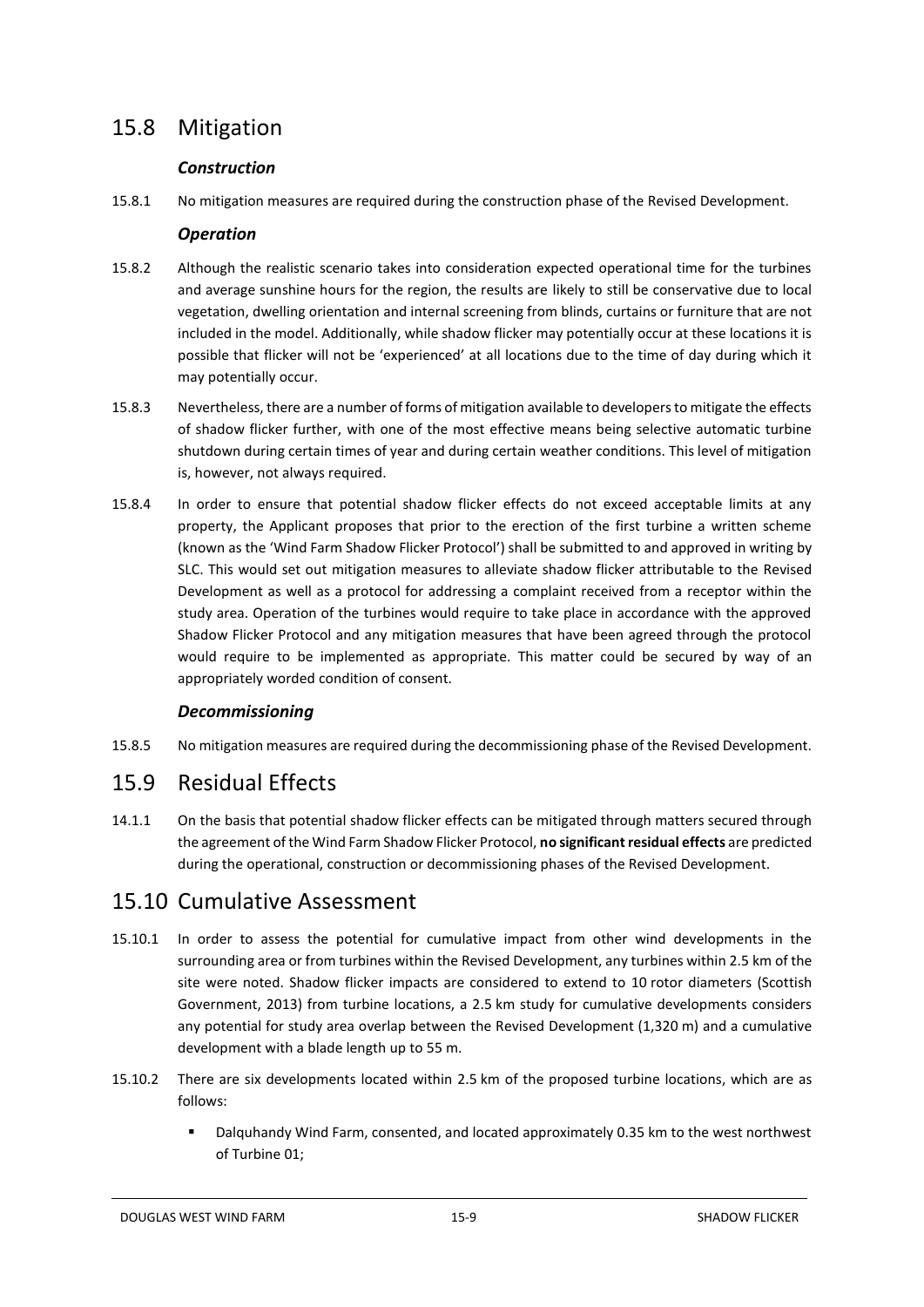- Cumberhead Wind Farm, consented, and located approximately 2.12 km to the west of Turbine 01;
- Hagshaw Hill Extension, operational, and located approximately 0.84 km to the southwest of Turbine 12;
- Hazelside Farm, operational, and located approximately 1.34 km to the south of Turbine 14;
- Poniel Wind Farm, consented, and located approximately 1.59 km from Turbine 07; and
- Planning application CL/11/0453 (single 20 m to tip wind turbine at Middlefield Farm), consented and located approximately 2.2 km to the north of Turbine 04.
- 15.10.3 Shadow flicker study areas were calculated for the above developments based on the dimensions and locations detailed within the planning applications. There are two receptors (1 and 6) within the area of overlap between the study area of the Revised Development and Dalquahandy Wind Farm, as such, a cumulative shadow flicker assessment was undertaken. Table 15.5 details the expected total realistic hours of shadow flicker per year on the receptors as a result of the two developments being operational.

**Table 15.5 – Cumulative Shadow Hours (Realistic Scenario) at Receptors 1 and 6**

| <b>Receptor ID</b> | <b>Address</b>    | <b>Shadow Hours per Year</b> | <b>Max Shadow Hours per Day</b> |  |  |
|--------------------|-------------------|------------------------------|---------------------------------|--|--|
|                    | 8 Middlemuir Road | 02:22                        | 00:06                           |  |  |
| ь                  | Gunsgreen         | 08:48                        | 00:08                           |  |  |

- 15.10.4 The total number of hours remains well within the recommended limit of 30 hours per year or 30 minutes per day (on the worst affected day). These figures are likely to be conservative as the final orientation of the proposed houses at Gunsgreen is unknown as is any proposed landscaping and planting for the area. In conclusion, there are no anticipated significant cumulative shadow flicker effects with other wind farm developments in the vicinity of the Revised Development.
- 15.10.5 The cumulative shadow flicker residual effect across the study area is therefore predicted to be of **no significance**.

## <span id="page-11-0"></span>15.11 Summary

- 15.11.1 This assessment considers whether the effect known as 'shadow flicker' is likely to be caused by the Revised Development and assesses the potential for impact on sensitive receptors. Shadow flicker is the effect of the sun passing behind the moving rotors of the turbines casting a flickering shadow through the windows and doors of neighbouring properties. This occurs in certain combinations of geographical position, time of day, time of year and specific weather conditions.
- 15.11.2 The study area within which properties could potentially be affected by shadow flicker covers a distance of 10 rotor diameters from each turbine and lies 130 degrees either side of north (relative to each turbine). In the case of the Revised Development, this area extends to 1,320 m from each turbine.
- 15.11.3 No shadow flicker impact can occur during the construction or the decommissioning of the turbines.
- 15.11.4 A shadow flicker assessment was undertaken at the six identified receptors within the study area with potential to experience flicker effects. Calculations have shown that the maximum occurrence of shadow flicker within the realistic scenario was at receptor 5 (Westerhouse) where the effect amounts to approximately 15 and a half hours per year or a maximum of 11 minutes per day, well within the accepted limits for shadow flicker, of either 30 minutes per day or less than 30 hours per year.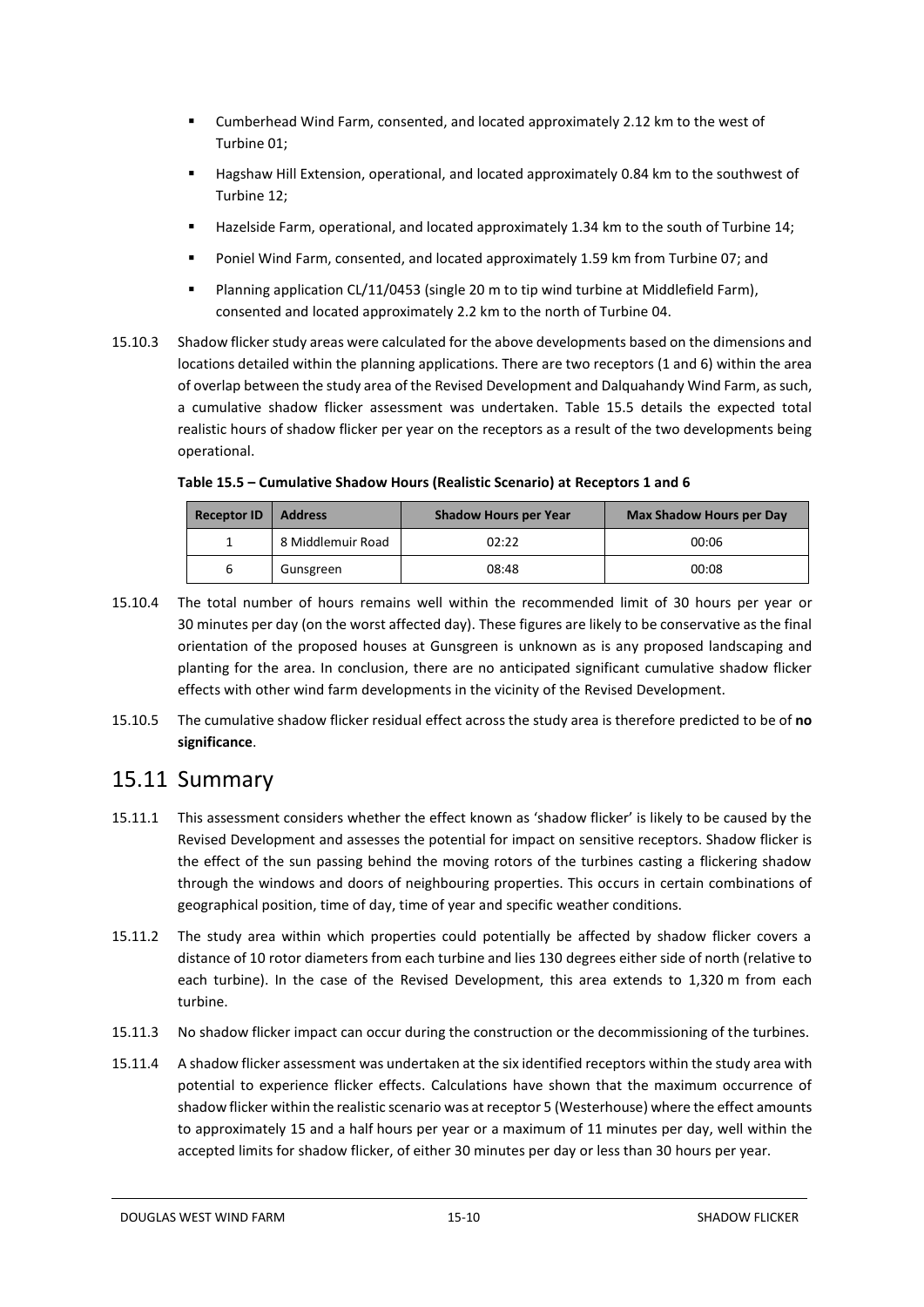- 15.11.5 It is important, however, to note that these results do not take into account existing screening features (structures and vegetation), dwelling orientation and local mitigation measures such as blinds or curtains which will reduce potential effects further. Receptors may also be in rooms that are not generally used at the affected times, therefore, the amount of time when shadow flicker is actually 'experienced' will likely be significantly less than what has been predicted.
- 15.11.6 Proposed mitigation measures in this case relate to the implementation of a Shadow Flicker Protocol to be agreed with SLC which could include a programme of selective automatic shutdown of certain turbine(s) under certain conditions, if required.
- 15.11.7 The residual effect of shadow flicker is, therefore, expected to be of **no significance** for all receptors during the operational phase of the Revised Development.
- 15.11.8 Turbine components will be covered in industry standard non-reflective paint to reduce the occurrence of glinting.
- 15.11.9 Table 15.6 below provides a summary of effects with regards to the shadow flicker effects resulting from the Revised Development.

| <b>Description of</b><br><b>Effect</b>                               | <b>Significance of Potential</b><br><b>Effect</b> |                               | <b>Mitigation</b><br><b>Measure</b>                                                                      | <b>Significance of Residual</b><br><b>Effect</b> |                               | <b>Comparison</b><br>with the<br>Consented |
|----------------------------------------------------------------------|---------------------------------------------------|-------------------------------|----------------------------------------------------------------------------------------------------------|--------------------------------------------------|-------------------------------|--------------------------------------------|
|                                                                      | <b>Significance</b>                               | Beneficial/<br><b>Adverse</b> |                                                                                                          | <b>Significance</b>                              | Beneficial/<br><b>Adverse</b> | <b>Development</b>                         |
| Shadow Flicker<br>effects on 6<br>nearby<br>residential<br>receptors | Negligible                                        | Adverse                       | Installation of a<br>Shadow Flicker<br>Protocol to be<br>agreed with<br>South<br>Lanarkshire<br>Council. | Negligible                                       | Adverse                       | No Change                                  |

#### **Table 15.6 – Summary Table**

# <span id="page-12-0"></span>15.12 References

DECC- Department of Energy and Climate Change (16 Mar 2011). Update of UK Shadow Flicker Evidence Base. Prepared by Parsons Brinckerhoff.

Glasgow and Clyde Valley Strategic Development Planning Authority (2016). Strategic Development Plan – Proposed Plan. Delivering Growth in the City Region.

Harding G, Harding P & Wilkins A (2008). Wind turbines, Flicker and photosensitive epilepsy: Characterising the flashing that may precipitate seizures and optimising guidelines to prevent them. Epilepsia. Vol. 19 (6): 1095-1098.

Met Office (1929-2016). UK Historic Station Data – Eskdalemuir (automatic). Available at: [http://www.metoffice.gov.uk/pub/data/weather/uk/climate/stationdata/eskdalemuirdata.txt.](http://www.metoffice.gov.uk/pub/data/weather/uk/climate/stationdata/eskdalemuirdata.txt) Accessed on 28 June 2017.

Nordrhein-Westfalen (2002). Notes on the identification and Evaluation of the Optical Emissions of Wind Turbines. States Committee for Pollution Control. Germany